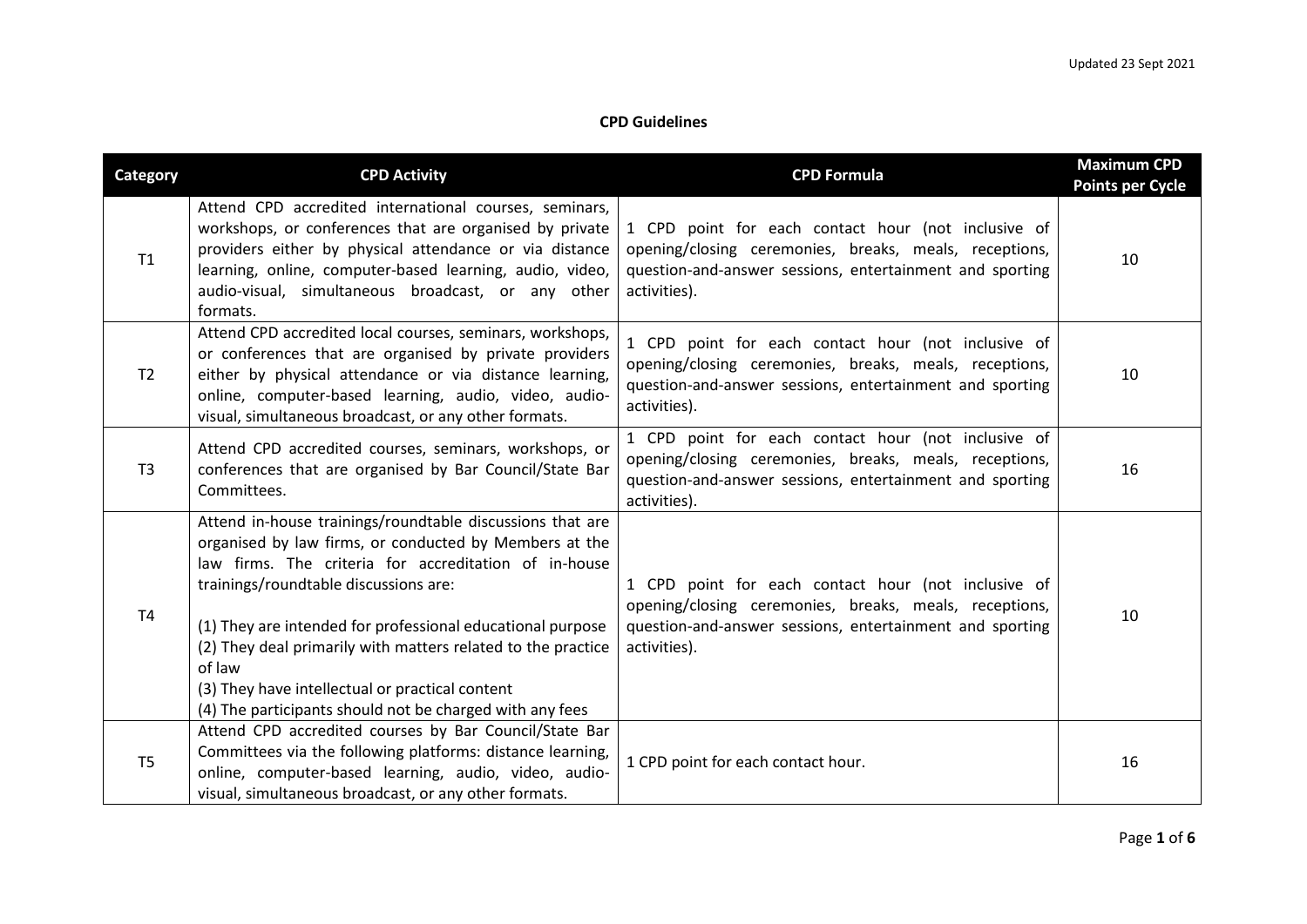| <b>Category</b> | <b>CPD Activity</b>                                                                                                                                                                                                                                                                                                                                                                                          | <b>CPD Formula</b>                                                                                                                                                                                                                                                                                                                                                                                                                                                        | <b>Maximum CPD</b><br><b>Points per Cycle</b> |
|-----------------|--------------------------------------------------------------------------------------------------------------------------------------------------------------------------------------------------------------------------------------------------------------------------------------------------------------------------------------------------------------------------------------------------------------|---------------------------------------------------------------------------------------------------------------------------------------------------------------------------------------------------------------------------------------------------------------------------------------------------------------------------------------------------------------------------------------------------------------------------------------------------------------------------|-----------------------------------------------|
| T <sub>6</sub>  | Complete Part One and Part Two of the Yayasan Bantuan<br>Guaman Kebangsaan ("YBGK") trainings.                                                                                                                                                                                                                                                                                                               | 5 CPD points once for lifetime.                                                                                                                                                                                                                                                                                                                                                                                                                                           | 5                                             |
| T7              | Attend Sijil Annual workshops.                                                                                                                                                                                                                                                                                                                                                                               | 1 CPD point once for lifetime.                                                                                                                                                                                                                                                                                                                                                                                                                                            | $\mathbf{1}$                                  |
| T <sub>8</sub>  | Attend Bar Council Ethics and Professional Standards<br>Course.                                                                                                                                                                                                                                                                                                                                              | 4 CPD points upon successful completion of the assessment.<br>Applicable once for lifetime.                                                                                                                                                                                                                                                                                                                                                                               | 4                                             |
| A1              | Postgraduate programmes (ie, Masters and PhD) offered<br>by institutions registered with the Ministry of Education of<br>the country of origin of the institution, and accredited by<br>Bar Council, that are completed via the following<br>platforms: face-to-face, distance learning,<br>online,<br>computer-based learning, audio, video, audio-visual,<br>simultaneous broadcast, or any other formats. | CPD points will be awarded upon completion of the<br>postgraduate programmes by considering the university,<br>qualifications, and details of how the qualifications are<br>obtained.<br>Notes:<br>(a) The number of CPD points to be assigned to each<br>postgraduate qualification will be determined by the<br>CPD Department on a case-by-case basis.<br>(b) Undergraduate and diploma courses are not<br>included and will be considered on a case-by-case<br>basis. | 16                                            |
| A2              | University of London postgraduate law programme.                                                                                                                                                                                                                                                                                                                                                             | 1 CPD point for each module successfully completed and<br>passed; or 5 CPD points upon successful completion of the<br>Postgraduate Certificate in Laws; or 10 CPD points upon<br>successful completion of the Postgraduate Diploma in Laws;<br>or 16 CPD points upon successful completion of the Master<br>of Laws.                                                                                                                                                     | As per CPD<br>formula                         |
| P1              | Publish articles in books, journals, newspapers, blogs,<br>websites or any other written platforms (either print copy<br>or electronic format) that are approved by Bar Council,<br>which are subject to the following:<br>(1) They comprised substantial legal contents; and<br>(2) They are created for the purpose of legal, professional<br>or community development.                                    | 1 CPD point for every 500 words. No CPD points will be<br>awarded to publications of less than 500 words. The CPD<br>point(s) for this activity is only claimable during the CPD<br>cycle in which the publication is released for the first time.                                                                                                                                                                                                                        | 10                                            |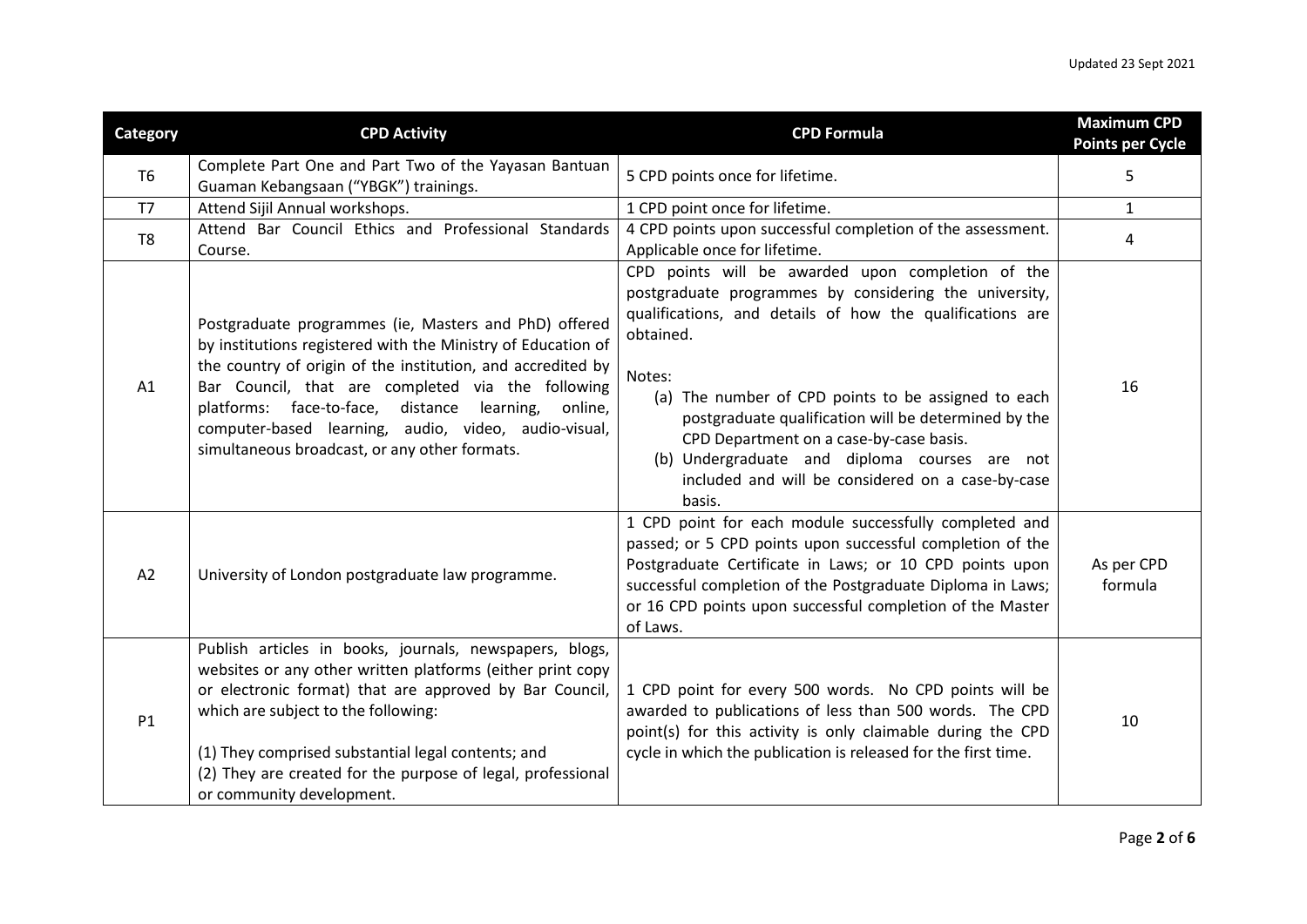| Category       | <b>CPD Activity</b>                                                                                                                                                                                                                                                                                                                                                             | <b>CPD Formula</b>                                                                                                                                                                                                                                                                                                  | <b>Maximum CPD</b><br><b>Points per Cycle</b> |
|----------------|---------------------------------------------------------------------------------------------------------------------------------------------------------------------------------------------------------------------------------------------------------------------------------------------------------------------------------------------------------------------------------|---------------------------------------------------------------------------------------------------------------------------------------------------------------------------------------------------------------------------------------------------------------------------------------------------------------------|-----------------------------------------------|
| S <sub>1</sub> | Conduct presentation as speakers or moderators at CPD<br>accredited courses, workshops, seminars, or conferences<br>Bar Council/State<br>organised<br>by<br>that are<br>Bar<br>Committees/law firms either by physical attendance or via<br>distance learning, online, computer-based learning, audio,<br>video, audio-visual, simultaneous broadcast, or any other<br>formats. | 2 CPD point for each hour of presentation, applicable where<br>the speaker or moderator conducts a minimum of 60-minute<br>training within a single session (not inclusive of<br>opening/closing ceremonies, breaks, meals, receptions,<br>question-and-answer sessions, entertainment and sporting<br>activities). | 16                                            |
| S <sub>2</sub> | Conduct presentation as speakers or moderators at CPD<br>accredited courses, workshops, seminars, or conferences<br>that are organised by private providers either by physical<br>attendance or via distance learning, online, computer-<br>based learning, audio, video, audio-visual, simultaneous<br>broadcast, or any other formats.                                        | 2 CPD point for each hour of presentation, applicable where<br>the speaker or moderator conducts a minimum of 60-minute<br>training within a single session (not inclusive of<br>opening/closing ceremonies, breaks, meals, receptions,<br>question-and-answer sessions, entertainment and sporting<br>activities). | 10                                            |
| S <sub>3</sub> | Work as part-time lecturers on undergraduate or<br>postgraduate courses that are accredited by Bar Council.                                                                                                                                                                                                                                                                     | 1 CPD point for each hour of presentation, and tabulated on<br>the basis of the number of taught hours per CPD cycle at the<br>relevant institution.                                                                                                                                                                | 10                                            |
| S <sub>4</sub> | Work as examiners/markers on Ethics and Professional<br>Standards Course.                                                                                                                                                                                                                                                                                                       | Setting questions: 1 CPD point for 5 questions set for each<br>subject.<br>Marking scripts: 1 CPD point for every 20 scripts.                                                                                                                                                                                       | 5<br>5                                        |
| S <sub>5</sub> | Work as examiners/markers for professional or academic<br>bodies with approval from Bar Council.                                                                                                                                                                                                                                                                                | 1 CPD points per subject.                                                                                                                                                                                                                                                                                           | $\overline{2}$                                |
| <b>B1</b>      | Attend Annual General Meetings ("AGMs") and/or<br>Extraordinary General Meetings ("EGMs") of the Malaysian<br>Bar/State Bar Committees.                                                                                                                                                                                                                                         | 1 CPD point for each attendance.                                                                                                                                                                                                                                                                                    | 4                                             |
| <b>B2</b>      | Bar Council/State<br>Bar committees and/or<br>Attend<br>subcommittees meetings.                                                                                                                                                                                                                                                                                                 | 1 CPD point for each meeting.<br>Note:<br>(a) Pupils<br>chambers<br>in<br>attend<br>only<br>may<br>committee/subcommittee meetings as observers<br>and no CPD points will be allocated for attendance.                                                                                                              | 3                                             |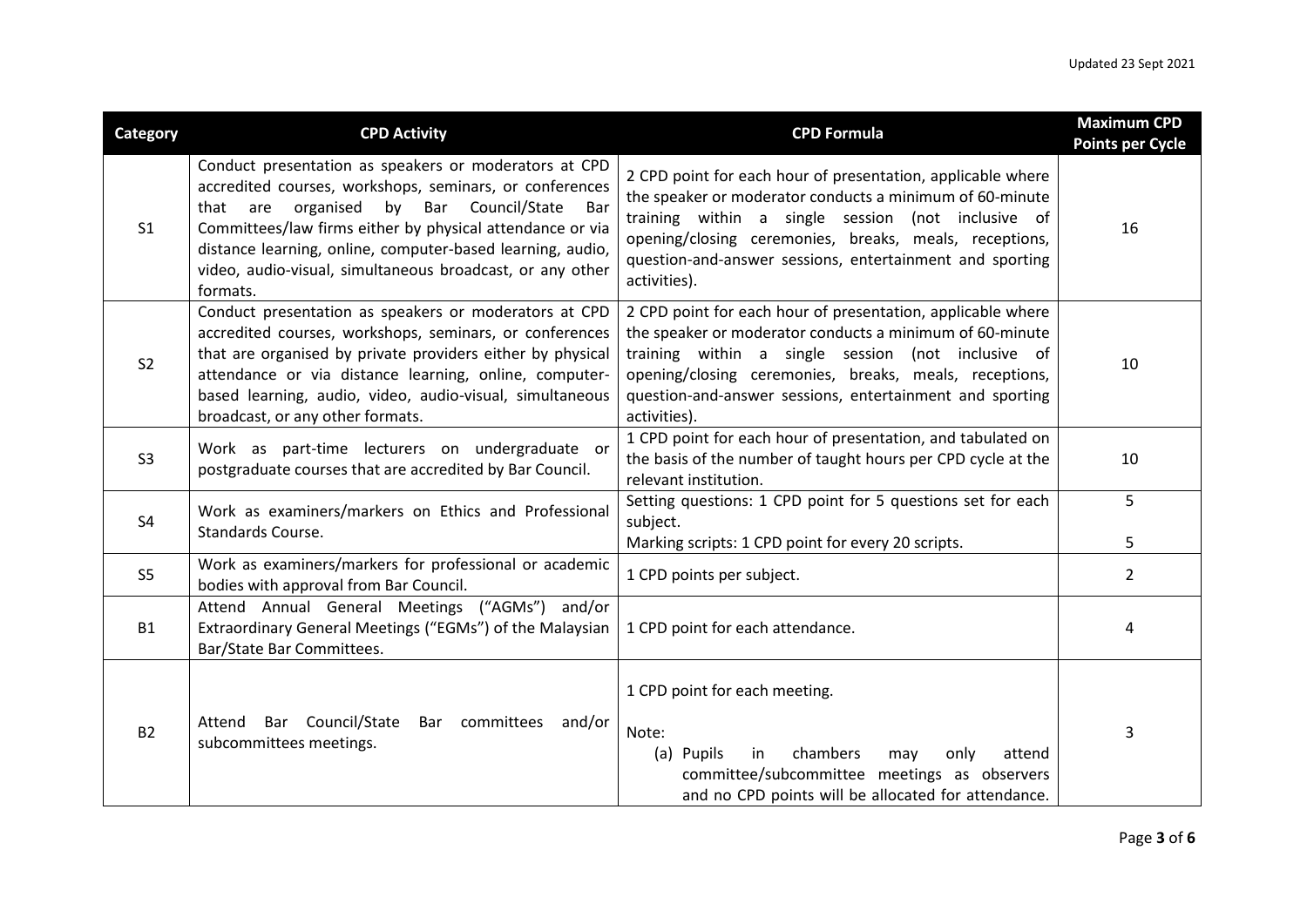| Category       | <b>CPD Activity</b>                                                                                                                                                                                                                                                 | <b>CPD Formula</b>                                                                                                                                                        | <b>Maximum CPD</b><br><b>Points per Cycle</b> |
|----------------|---------------------------------------------------------------------------------------------------------------------------------------------------------------------------------------------------------------------------------------------------------------------|---------------------------------------------------------------------------------------------------------------------------------------------------------------------------|-----------------------------------------------|
|                |                                                                                                                                                                                                                                                                     | The only exception is the Bar Council Human Rights<br>Committee.                                                                                                          |                                               |
| B <sub>3</sub> | Handle files from Legal Aid Centres.                                                                                                                                                                                                                                | 1 CPD point for the lawyer on record for each file when the<br>file is concluded. No further CPD points will be assigned if<br>the file is transferred to another Member. |                                               |
| <b>B4</b>      | Sit as Chairman or member of the Disciplinary Committee<br>("DC") of the Advocates and Solicitors Disciplinary Board.                                                                                                                                               | Chairman of DC: 3 CPD points on the conclusion of the file.<br>Member of DC: 2 CPD points on the conclusion of the file.                                                  | 6                                             |
| <b>B5</b>      | Hold watching briefs, conduct inquiries, assist in getting<br>injunctions, act as intervening solicitors, handle appeals on<br>behalf of Bar Council/State Bar Committees, sit on<br>adjudication panels or represent Bar Council/State Bar<br>Committees in court. | 3 CPD points for the lawyer on record upon conclusion of<br>the file.                                                                                                     | 6                                             |
| <b>B6</b>      | Conduct legal research or write opinions upon the written<br>request of Bar Council/State Bar Committees.                                                                                                                                                           | 1 CPD point for each completed activity. Bar Council may<br>award up to 2 CPD points for this activity at its discretion,<br>and on case-by-case basis.                   | 6                                             |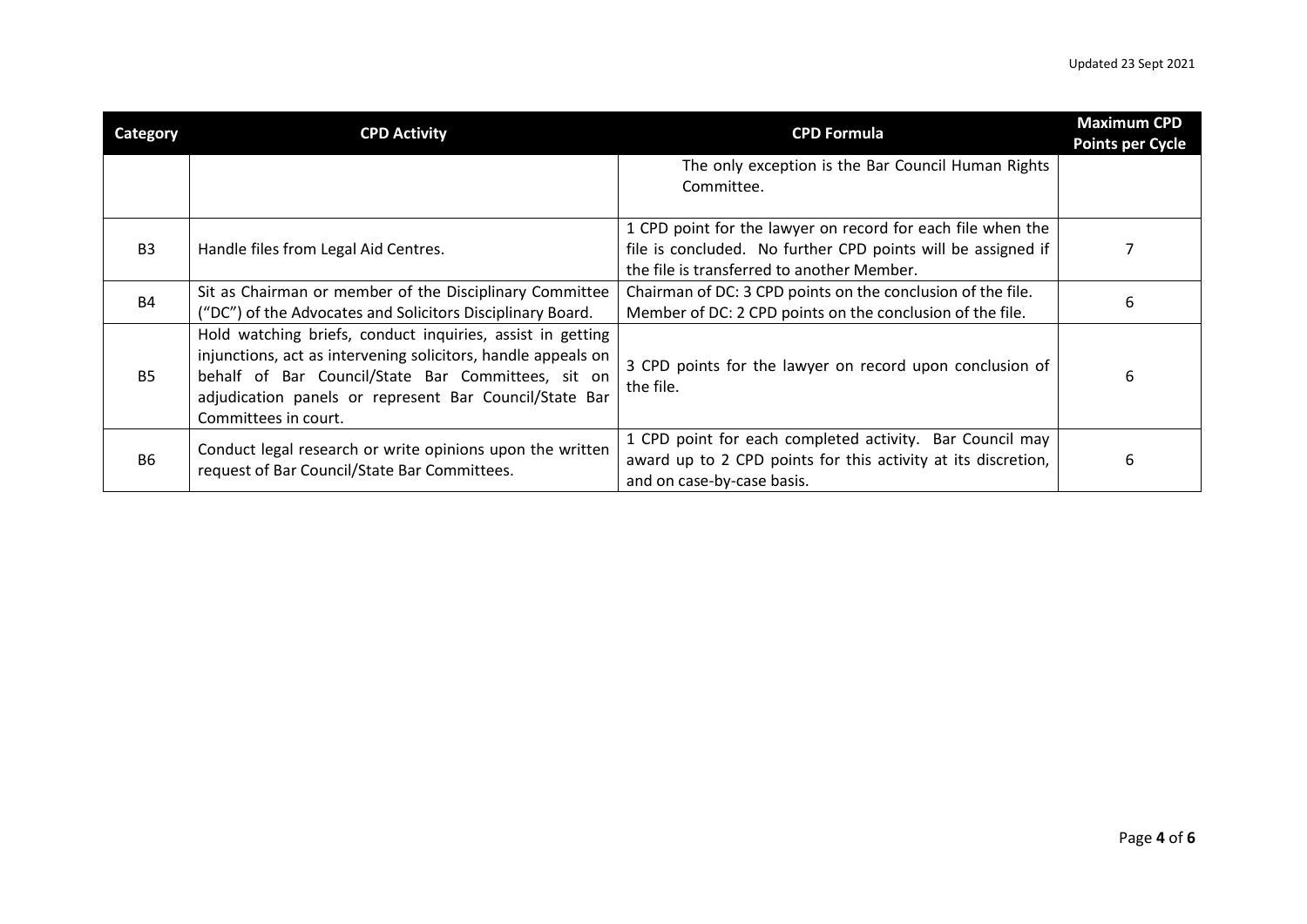## **Exclusion and Exemption**

| <b>Category</b> | <b>CPD Activity</b>                                                                                                                                                                                                                                                                                            | <b>CPD Formula</b> | <b>Maximum CPD</b><br><b>Points per Cycle</b> |
|-----------------|----------------------------------------------------------------------------------------------------------------------------------------------------------------------------------------------------------------------------------------------------------------------------------------------------------------|--------------------|-----------------------------------------------|
| E1              | Speak at luncheon or act as Master of Ceremonies at any<br>event.                                                                                                                                                                                                                                              | Excluded           | Not Applicable                                |
| E <sub>2</sub>  | Represent Bar Council/State Bar Committees for the<br>admission of pupils in chambers to the Malaysian Bar as<br>advocates and solicitors.                                                                                                                                                                     | Excluded           | Not Applicable                                |
| E <sub>3</sub>  | Participate in entertainment, annual dinners, and/or<br>sporting activities that are organised by Bar Council/State<br><b>Bar Committees.</b>                                                                                                                                                                  | Excluded           | Not Applicable                                |
| EX1             | Members aged 75 years and above on 1 July 2012, and<br>have been in legal practice for an aggregate of 10 years,<br>may apply for exemption. Written confirmation will be<br>provided when the applications have been approved by<br>Bar Council.                                                              | Exempted           | Not Applicable                                |
| EX <sub>2</sub> | Members suffer from serious illness may apply for<br>exemption with relevant medical documentation to<br>confirm that their medical condition would prevent them<br>from participating in the CPD Scheme. Written<br>confirmation will be provided when the applications have<br>been approved by Bar Council. | Exempted           | Not Applicable                                |
| EX3             | Members who have been in legal practice for 30 years or<br>more on 1 July 2012 may apply for exemption. Written<br>confirmation will be provided when the applications have<br>been approved by Bar Council.                                                                                                   | Exempted           | Not Applicable                                |